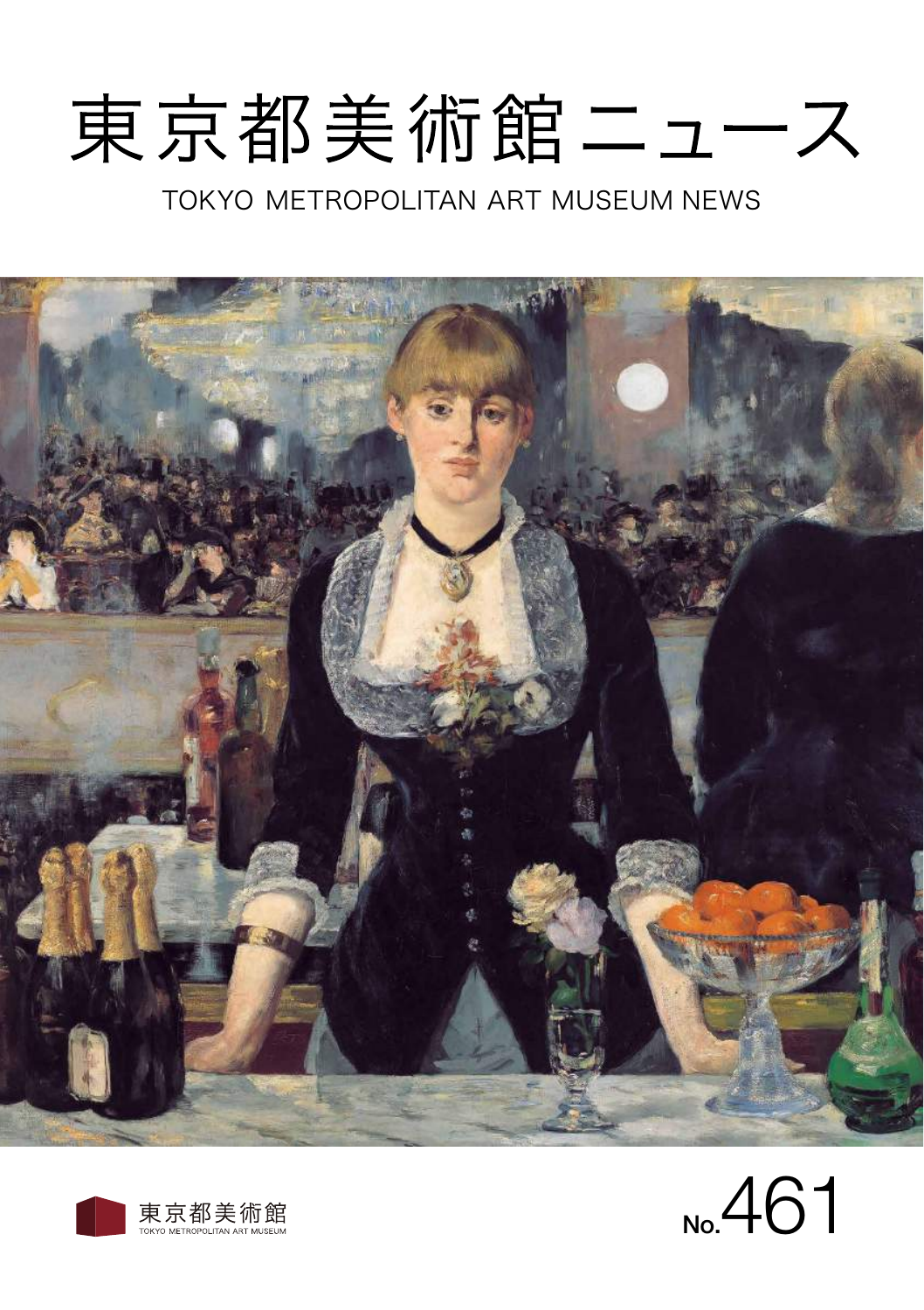# 人と作品、人と人、人と場所をつなぐ **Art Communication**

美術館が作品を鑑賞する場にとどまらず、鑑賞を「体験」として、より深める場所になるように、 さまざまなアート・コミュニケーション・プログラムを展開しています。 今回は、「Museum Start あいうえの」のプログラムへ 初めて参加する人全員がもらえる冒険の道具「ミュージアム・スタート・パック」をご紹介します。

The Museum offers art communication programs designed to take visitors beyond simple viewing to a deeper "experience" of the artworks. This time, we look at "Museum Start Pack," a kit of tools for preparing children to participate in the programs of "Museum Start iUeno."



Museum Start Pack

 「ミュージアム・スター ト・パック」は、特別な パックです。子どもたち がミュージアムを継続 的に楽しむための、好

いあら

奇心を刺激する仕掛けがいっぱい。この道具 を使いこなせば、ミュージアムでの体験がより 豊かなものになります。

"Museum Start Pack" is a starter kit given to each participant of the programs of "iUeno." The kit is full of tools for awakening children's curiosity so that they will want to enjoy the museums regularly. If used properly, the tools can make the museum experience far richer.

# 「Museum Start あいうえの」とは?

What is "Museum Start il leno"?

上野公園に集まる9つの文化施設が連携し、子ども たちの"ミュージアム・デビュー"を応援。子どもと大 人が共に学びあえる環境を創造する「ラーニング・ デザイン・プロジェクト」です。

Under the name "Museum Start iUeno," Ueno Park's 9 cultural facilities are working together to support children in their "museum debut." This "Learning Design Project" is aimed at creating an environment where children and adults can learn together.

ミュージアム・スタート・パックを持って 上野公園をめぐろう!

Enjoy Ueno Park with your Museum Start Pack!

Step Explore Ueno Park and enjoy the museums 上野公園で ミュージアムを楽しもう





国立科学博物館







例えばこんな冒険の記録が書ける!



オリジナルバッジのもらい方 How to get the original pin badges



 オリジナルバッジ は、各施設にある「ビ ビッドポイント」で秘 密の呪文を唱えると もらえるよ。

\*4



08 09





※内容は変更になる場合がございます。 https://museum-start.jp



 $\Omega$